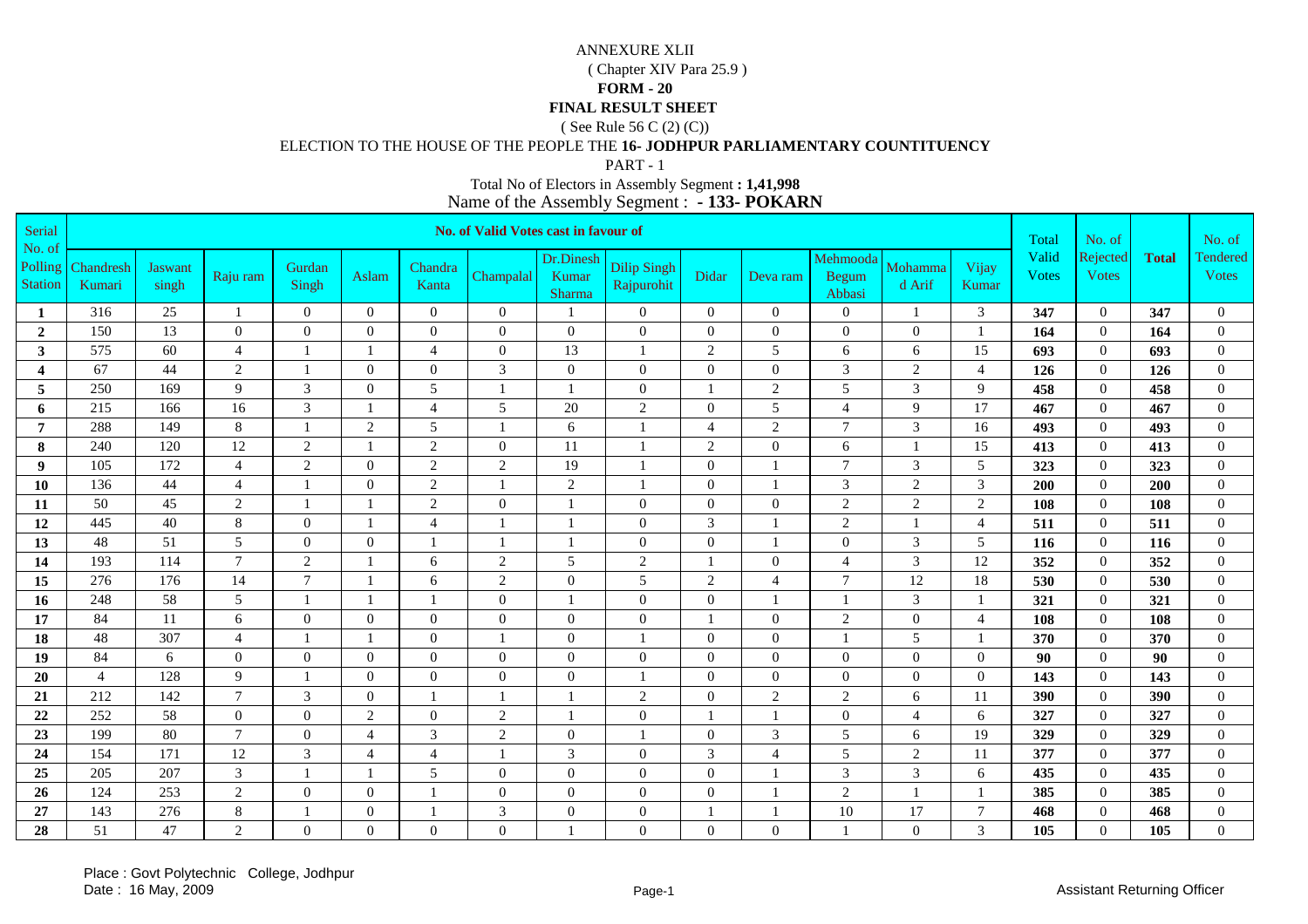( Chapter XIV Para 25.9 )

#### **FORM - 20**

### **FINAL RESULT SHEET**

( See Rule 56 C (2) (C))

## ELECTION TO THE HOUSE OF THE PEOPLE THE **16- JODHPUR PARLIAMENTARY COUNTITUENCY**

PART - 1

| Serial                              |                     |                  |                 |                  |                  |                  | <b>No. of Valid Votes cast in favour of</b> |                              |                                  |                  |                  |                             |                   |                  | Total                 | No. of                    |              | No. of                          |
|-------------------------------------|---------------------|------------------|-----------------|------------------|------------------|------------------|---------------------------------------------|------------------------------|----------------------------------|------------------|------------------|-----------------------------|-------------------|------------------|-----------------------|---------------------------|--------------|---------------------------------|
| No. of<br>Polling<br><b>Station</b> | Chandresh<br>Kumari | Jaswant<br>singh | Raju ram        | Gurdan<br>Singh  | Aslam            | Chandra<br>Kanta | Champalal                                   | Dr.Dinesh<br>Kumar<br>Sharma | <b>Dilip Singh</b><br>Rajpurohit | Didar            | Deva ram         | Mehmooda<br>Begum<br>Abbasi | Mohamma<br>d Arif | Vijay<br>Kumar   | Valid<br><b>Votes</b> | Rejected<br><b>V</b> otes | <b>Total</b> | <b>Tendered</b><br><b>Votes</b> |
| 29                                  | 428                 | 148              | 6               | $\theta$         | $\mathbf{1}$     | $\overline{2}$   | $\mathbf{1}$                                | 11                           |                                  | $\overline{0}$   | $\overline{2}$   | 4                           | 4                 | $\tau$           | 615                   | $\overline{0}$            | 615          | $\overline{0}$                  |
| 30                                  | 307                 | 116              | 6               | $\mathbf{1}$     | -1               | 2                | $\mathbf{1}$                                | $\mathfrak{Z}$               |                                  | $\overline{0}$   | $\mathbf{0}$     | 10                          | 6                 | $\mathfrak{S}$   | 459                   | $\mathbf{0}$              | 459          | $\overline{0}$                  |
| 31                                  | 88                  | 101              | $\mathfrak{Z}$  | $\mathbf{0}$     | $\mathbf{1}$     | $\mathbf{0}$     | $\mathbf{0}$                                | 6                            |                                  | $\overline{0}$   |                  | $\sqrt{2}$                  | $\sqrt{2}$        | $\mathfrak{Z}$   | 208                   | $\mathbf{0}$              | 208          | $\mathbf{0}$                    |
| 32                                  | 67                  | 182              | $\overline{4}$  | $\overline{2}$   | $\theta$         | $\mathbf{1}$     | $\mathbf{1}$                                | $\overline{0}$               |                                  | $\overline{0}$   |                  | 3                           | $\sqrt{5}$        | $\mathfrak{Z}$   | 270                   | $\mathbf{0}$              | 270          | $\overline{0}$                  |
| 33                                  | 329                 | 235              | 16              | 8                | $\overline{4}$   | 6                | 5                                           | 2                            | 3                                | $\overline{0}$   | $\overline{4}$   | 13                          | 17                | 25               | 667                   | $\mathbf{0}$              | 667          | $\overline{0}$                  |
| 34                                  | 245                 | 32               | $7\phantom{.0}$ | $\theta$         | $\Omega$         | 5                | $\mathbf{1}$                                | 1                            | $\Omega$                         | $\theta$         |                  |                             | $\mathfrak{Z}$    | 13               | 309                   | $\theta$                  | 309          | $\theta$                        |
| 35                                  | 446                 | 185              | 6               | 5                | 3                | $\mathfrak{Z}$   | $\overline{4}$                              | $\mathfrak{Z}$               | 2                                |                  | $\mathfrak{Z}$   | 10                          | $\overline{15}$   | 39               | 725                   | $\mathbf{0}$              | 725          | $\boldsymbol{0}$                |
| 36                                  | 69                  | 82               | $\overline{4}$  | $\mathbf{1}$     | 3                | $\overline{4}$   | $\overline{0}$                              | $\mathbf{0}$                 | $\mathbf{0}$                     | $\overline{0}$   |                  |                             | $\mathbf{1}$      | 12               | 178                   | $\theta$                  | 178          | $\boldsymbol{0}$                |
| 37                                  | 327                 | 274              | 17              | $\mathfrak{Z}$   | $\overline{1}$   | $\tau$           | $\sqrt{2}$                                  | $7\phantom{.0}$              | 4                                | $\overline{0}$   | 8                | 9                           | $\boldsymbol{7}$  | 10               | 676                   | $\mathbf{0}$              | 676          | $\mathbf{0}$                    |
| 38                                  | 216                 | 197              | 14              | $\overline{3}$   | $\overline{1}$   | 6                | $\mathbf{1}$                                | 5                            | $\sqrt{2}$                       |                  | $\sqrt{2}$       | 3                           | $\overline{4}$    | $\boldsymbol{7}$ | 462                   | $\theta$                  | 462          | $\boldsymbol{0}$                |
| 39                                  | 416                 | 73               | $\overline{4}$  | $\overline{0}$   | $\theta$         | $\sqrt{2}$       | $\mathbf{1}$                                | 6                            | $\mathbf{0}$                     | $\overline{0}$   | $\mathbf{0}$     | $\sqrt{5}$                  | $\mathfrak{Z}$    | 6                | 516                   | $\mathbf{0}$              | 516          | $\mathbf{0}$                    |
| 40                                  | 104                 | 50               | $\mathbf{0}$    | $\mathbf{1}$     | $\overline{0}$   | $\overline{2}$   | $\mathbf{0}$                                | $\mathbf{0}$                 | $\sqrt{2}$                       | $\overline{0}$   | $\overline{0}$   | $\sqrt{2}$                  | $\mathbf{1}$      | 6                | 168                   | $\overline{0}$            | 168          | $\overline{0}$                  |
| 41                                  | 182                 | 217              | $\overline{7}$  | $\boldsymbol{0}$ | $\overline{2}$   | $8\,$            | $\boldsymbol{0}$                            | 2                            |                                  | $\overline{0}$   | $\overline{2}$   | $\tau$                      | $\mathfrak{Z}$    | 12               | 443                   | $\overline{0}$            | 443          | $\boldsymbol{0}$                |
| 42                                  | 337                 | 262              | $\,8\,$         | $\overline{2}$   | $\overline{2}$   | 9                | $\mathbf{1}$                                | $\boldsymbol{0}$             | $\overline{2}$                   | 5                | $\overline{2}$   | 10                          | $8\,$             | $\overline{7}$   | 655                   | $\mathbf{0}$              | 655          | $\mathbf{0}$                    |
| 43                                  | 75                  | 64               |                 | $\overline{0}$   |                  | $\mathbf{0}$     | $\overline{0}$                              | $\overline{7}$               | $\mathbf{0}$                     | $\mathbf{0}$     |                  | $\mathbf{0}$                | $\mathbf{1}$      | 6                | 156                   | $\theta$                  | 156          | $\mathbf{0}$                    |
| 44                                  | 184                 | 50               | 10              | $\mathbf{1}$     | 2                | $\overline{3}$   | $\overline{0}$                              | $\boldsymbol{0}$             | $\mathbf{0}$                     | $\overline{0}$   | $\overline{2}$   | 6                           | 5                 | $10\,$           | 273                   | $\mathbf{0}$              | 273          | $\mathbf{0}$                    |
| 45                                  | 100                 | 108              | $\overline{2}$  |                  | $\overline{0}$   | $\sqrt{2}$       | $\mathbf{0}$                                | $\mathbf{0}$                 |                                  | 3                |                  | 5                           | $\sqrt{2}$        | $\mathfrak{Z}$   | 228                   | $\mathbf{0}$              | 228          | $\mathbf{0}$                    |
| 46                                  | 68                  | 155              | $\overline{4}$  | $\mathbf{1}$     | $\overline{2}$   | 6                | $\overline{0}$                              | $\overline{0}$               |                                  | $\overline{0}$   |                  | 15                          | $6\,$             | 6                | 265                   | $\mathbf{0}$              | 265          | $\boldsymbol{0}$                |
| 47                                  | 235                 | 155              | 16              | $\mathbf{1}$     |                  | 5                | $\mathbf{1}$                                | $8\,$                        | $\sqrt{2}$                       | $\boldsymbol{0}$ | 6                | 12                          | $8\,$             | 15               | 465                   | $\overline{0}$            | 465          | $\boldsymbol{0}$                |
| 48                                  | 299                 | 139              | 6               | $\sqrt{2}$       | $\mathfrak{Z}$   | $\overline{4}$   | $\boldsymbol{0}$                            | 2                            | $\sqrt{2}$                       |                  | $\sqrt{2}$       | $\sqrt{5}$                  | $\,8\,$           | 12               | 485                   | $\mathbf{0}$              | 485          |                                 |
| 49                                  | 161                 | 183              | $\overline{4}$  | $\overline{c}$   | $\mathbf{0}$     | 2                | -1                                          | 32                           | 3                                | $\overline{4}$   | $\overline{2}$   | 8                           | $\overline{4}$    | 20               | 426                   | $\mathbf{0}$              | 426          | $\overline{0}$                  |
| 50                                  | 115                 | 78               | $\mathfrak{Z}$  | $\mathbf{0}$     | $\mathbf{1}$     | $\mathfrak{Z}$   | $\overline{0}$                              | 1                            | $\mathbf{0}$                     | $\overline{0}$   | 2                | 5                           | $\sqrt{2}$        | 6                | 216                   | $\overline{0}$            | 216          | $\theta$                        |
| 51                                  | 473                 | 61               | 13              | $\mathbf{0}$     | $\mathbf{0}$     | $\overline{0}$   | $\overline{0}$                              |                              | $\mathbf{0}$                     | $\theta$         | $\mathbf{0}$     | $\mathbf{0}$                | $\boldsymbol{0}$  | $\mathbf{0}$     | 548                   | $\theta$                  | 548          | $\overline{0}$                  |
| 52                                  | 253                 | 90               | 18              | $\overline{c}$   | $\overline{0}$   | $\mathfrak{Z}$   | $\mathbf{0}$                                | $\mathfrak{Z}$               | $\mathbf{0}$                     | $\overline{2}$   | $\mathbf{0}$     | $\overline{4}$              | $\boldsymbol{7}$  | $12\,$           | 394                   | $\theta$                  | 394          | $\mathbf{0}$                    |
| 53                                  | 192                 | 207              | 8               | 5                | $\overline{1}$   | $\mathbf{0}$     | $\mathbf{1}$                                | $\mathbf{1}$                 | $\Omega$                         | $\mathbf{0}$     | $\boldsymbol{0}$ | $\overline{4}$              | $\mathbf{1}$      | 6                | 426                   | $\theta$                  | 426          | $\mathbf{0}$                    |
| 54                                  | 42                  | 162              | 9               | $\boldsymbol{0}$ | $\sqrt{2}$       | $\overline{4}$   | $\mathbf{0}$                                | $\overline{c}$               | $\mathbf{0}$                     |                  |                  | $\overline{4}$              | $\sqrt{2}$        | $8\,$            | 237                   | $\mathbf{0}$              | 237          | $\mathbf{0}$                    |
| 55                                  | 194                 | 113              | 6               | $\mathbf{1}$     | $\boldsymbol{0}$ | $\mathbf{1}$     | $\boldsymbol{0}$                            | -1                           | $\Omega$                         |                  |                  | $\overline{4}$              | $\overline{4}$    | $\mathfrak{Z}$   | 329                   | $\mathbf{0}$              | 329          | $\boldsymbol{0}$                |
| 56                                  | 140                 | 11               | $\overline{0}$  | $\theta$         | $\Omega$         | $\overline{0}$   |                                             | $\overline{0}$               | $\Omega$                         |                  |                  | $\mathbf{0}$                | 3                 | $\overline{4}$   | 161                   | $\Omega$                  | 161          | $\overline{0}$                  |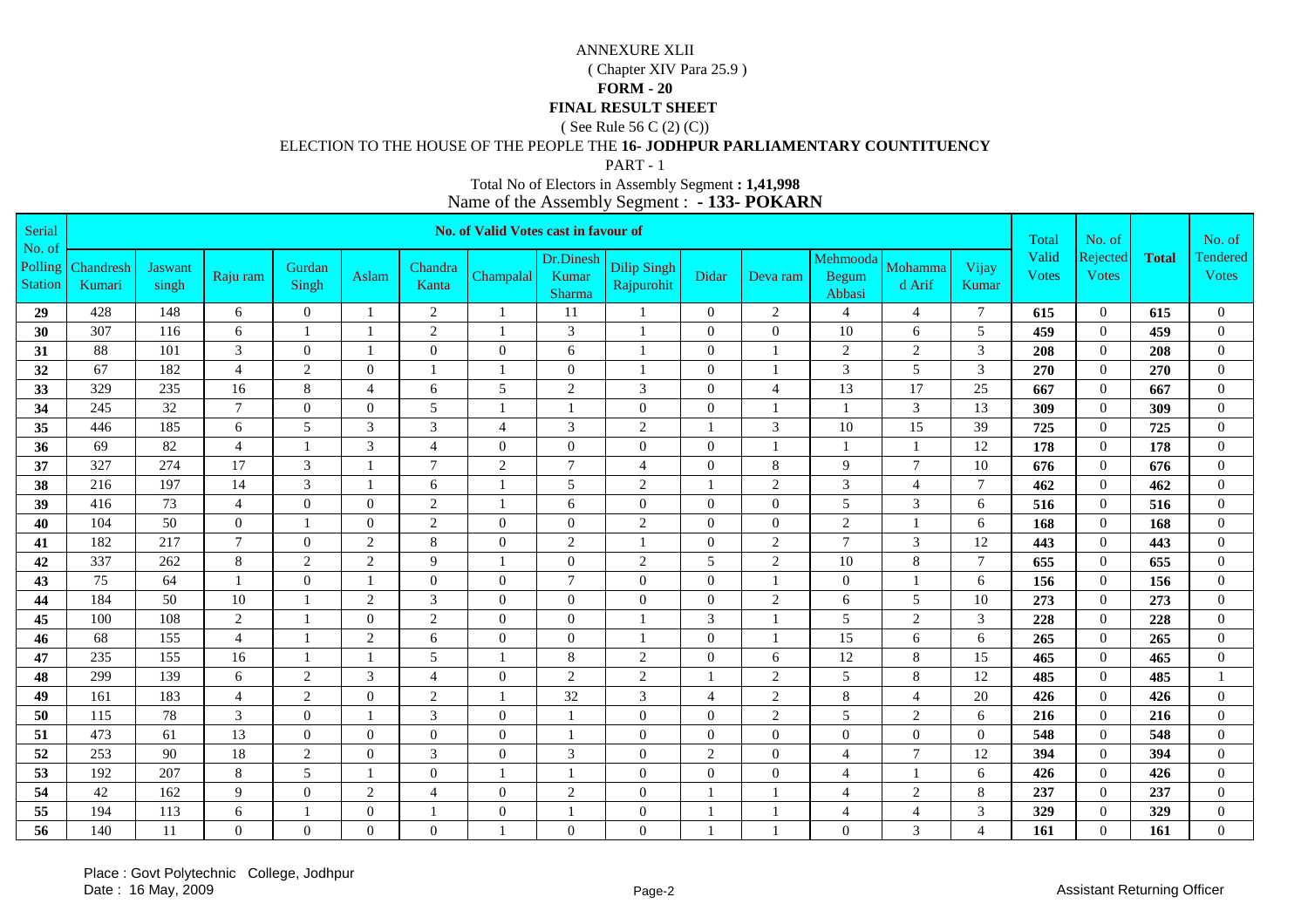( Chapter XIV Para 25.9 )

#### **FORM - 20**

### **FINAL RESULT SHEET**

( See Rule 56 C (2) (C))

## ELECTION TO THE HOUSE OF THE PEOPLE THE **16- JODHPUR PARLIAMENTARY COUNTITUENCY**

PART - 1

| Serial                              |                     |                         |                |                 |                |                  | <b>No. of Valid Votes cast in favour of</b> |                              |                                  |                |                          |                                    |                   |                | Total                  | No. of                    |              | No. of                          |
|-------------------------------------|---------------------|-------------------------|----------------|-----------------|----------------|------------------|---------------------------------------------|------------------------------|----------------------------------|----------------|--------------------------|------------------------------------|-------------------|----------------|------------------------|---------------------------|--------------|---------------------------------|
| No. of<br>Polling<br><b>Station</b> | Chandresh<br>Kumari | <b>Jaswant</b><br>singh | Raju ram       | Gurdan<br>Singh | Aslam          | Chandra<br>Kanta | Champalal                                   | Dr.Dinesh<br>Kumar<br>Sharma | <b>Dilip Singh</b><br>Rajpurohit | Didar          | Deva ram                 | Mehmooda<br><b>Begum</b><br>Abbasi | Mohamma<br>d Arif | Vijay<br>Kumar | Valid<br><b>V</b> otes | Rejected<br><b>V</b> otes | <b>Total</b> | <b>Tendered</b><br><b>Votes</b> |
| 57                                  | 168                 | 192                     | 17             | $\theta$        | $\theta$       | $\overline{4}$   | $\mathbf{1}$                                | 183                          | 11                               | 12             | $\overline{2}$           | 10                                 | 6                 | 19             | 625                    | $\mathbf{0}$              | 625          | $\overline{0}$                  |
| 58                                  | 243                 | 31                      | $\overline{7}$ | $\overline{c}$  | $\overline{2}$ | 2                | $\overline{0}$                              | 8                            | $\overline{0}$                   |                | $\mathbf{0}$             | 3                                  | $\mathfrak{Z}$    | 9              | 311                    | $\mathbf{0}$              | 311          | $\overline{0}$                  |
| 59                                  | 173                 | 130                     | $\mathbf{1}$   | $\mathbf{1}$    |                | $\mathbf{1}$     | $\mathbf{0}$                                | $\sqrt{2}$                   | $\overline{0}$                   | $\mathbf{0}$   | 3                        | $\mathfrak{Z}$                     | $\boldsymbol{0}$  | 5              | 320                    | $\mathbf{0}$              | 320          | $\mathbf{0}$                    |
| 60                                  | 376                 | 118                     | $\overline{4}$ | 3               |                | 2                | $\overline{2}$                              | 36                           | $\overline{4}$                   |                | $\overline{c}$           | $\overline{4}$                     | 5                 | 11             | 569                    | $\mathbf{0}$              | 569          | $\overline{0}$                  |
| 61                                  | 416                 | 158                     | 8              | $\mathbf{1}$    | $\overline{0}$ | 2                | 1                                           | 11                           | $\overline{0}$                   |                |                          | $\overline{c}$                     | 6                 | 21             | 628                    | $\mathbf{0}$              | 628          | $\overline{0}$                  |
| 62                                  | 262                 | 14                      | $\overline{0}$ | $\theta$        | $\Omega$       | $\overline{0}$   | $\overline{0}$                              | $7\phantom{.0}$              |                                  |                | $\Omega$                 | $\sqrt{2}$                         | $\overline{0}$    | 3              | 290                    | $\Omega$                  | 290          | $\theta$                        |
| 63                                  | 237                 | 205                     | 9              | $\overline{4}$  | $\theta$       | 2                | $\mathbf{1}$                                | 66                           | 3                                | $\overline{2}$ |                          | 6                                  | $\overline{7}$    | 11             | 554                    | $\mathbf{0}$              | 554          | $\boldsymbol{0}$                |
| 64                                  | 140                 | 26                      | 5              | $\mathbf{0}$    | $\theta$       | $\overline{2}$   | $\Omega$                                    | $\overline{7}$               | $\overline{2}$                   | $\overline{0}$ | $\overline{2}$           | 5                                  | $\boldsymbol{0}$  | 6              | 195                    | $\Omega$                  | 195          | $\mathbf{0}$                    |
| 65                                  | 89                  | 240                     | $\overline{4}$ |                 | $\overline{0}$ |                  | $\sqrt{2}$                                  | 202                          | $\mathbf{2}$                     |                | $\mathbf{0}$             | $7\phantom{.0}$                    | $\boldsymbol{0}$  | $\overline{4}$ | 553                    | $\mathbf{0}$              | 553          | $\mathbf{0}$                    |
| 66                                  | 93                  | 146                     | 3              |                 |                |                  | $\mathbf{1}$                                | 220                          | $\sqrt{2}$                       |                | $\overline{0}$           |                                    | $\mathbf{1}$      | $\mathfrak{S}$ | 476                    | $\Omega$                  | 476          | $\boldsymbol{0}$                |
| 67                                  | 244                 | 41                      | $\overline{1}$ | $\mathbf{1}$    | $\theta$       | 2                | 1                                           | 38                           | $\overline{c}$                   | $\overline{2}$ |                          | $\sqrt{2}$                         | $\sqrt{2}$        | 10             | 347                    | $\mathbf{0}$              | 347          | $\mathbf{0}$                    |
| 68                                  | 79                  | 128                     | $\overline{2}$ | $\overline{0}$  | $\theta$       | $\mathbf{0}$     | $\boldsymbol{0}$                            | 42                           | $\overline{0}$                   | $\overline{0}$ | $\overline{0}$           |                                    | $\boldsymbol{0}$  | $\overline{4}$ | 256                    | $\mathbf{0}$              | 256          | $\overline{0}$                  |
| 69                                  | 174                 | 61                      | $\overline{7}$ | -1              |                | $\overline{c}$   | $\sqrt{2}$                                  | $78\,$                       | $\overline{0}$                   |                | $\overline{c}$           | 3                                  | 5                 | 10             | 347                    | $\overline{0}$            | 347          | $\boldsymbol{0}$                |
| 70                                  | 342                 | 63                      | $\mathbf{1}$   | $\overline{0}$  | $\,8\,$        | $\overline{2}$   | $\overline{2}$                              | 26                           | $\Omega$                         | $\overline{0}$ |                          | $\overline{2}$                     | $\mathbf{1}$      | 5              | 453                    | $\mathbf{0}$              | 453          | $\mathbf{0}$                    |
| 71                                  | 80                  | 170                     | $\overline{0}$ | $\mathbf{1}$    | $\theta$       | $\overline{0}$   | $\mathbf{0}$                                | 30                           |                                  |                | $\overline{0}$           |                                    | $\mathbf{1}$      | 1              | 286                    | $\theta$                  | 286          | $\mathbf{0}$                    |
| 72                                  | 91                  | 189                     | $\mathfrak{Z}$ | $\overline{0}$  | $\overline{0}$ | $\overline{0}$   | $\mathbf{0}$                                | 56                           |                                  | 2              | 4                        | 2                                  | $\mathbf{1}$      | 6              | 355                    | $\mathbf{0}$              | 355          | $\overline{0}$                  |
| 73                                  | 129                 | 346                     | $\overline{4}$ | $\mathbf{0}$    | $\overline{0}$ |                  | $\mathbf{0}$                                | 57                           | 4                                |                | $\mathbf{0}$             | $\mathfrak{Z}$                     | $\mathbf{1}$      | 5              | 551                    | $\mathbf{0}$              | 551          | $\mathbf{0}$                    |
| 74                                  | 224                 | 220                     | 9              | $\mathbf{2}$    | $\overline{0}$ | $\overline{0}$   | $\overline{0}$                              | 26                           | $\mathbf{1}$                     | $\overline{2}$ | $\overline{c}$           | 6                                  | $\overline{7}$    | $\,8\,$        | 507                    | $\mathbf{0}$              | 507          | $\boldsymbol{0}$                |
| 75                                  | 327                 | 15                      | $\overline{7}$ | $\mathbf{0}$    | 3              | $\overline{0}$   | $\mathbf{0}$                                | 26                           | $\overline{0}$                   | $\overline{2}$ |                          |                                    | $\overline{4}$    | 11             | 397                    | $\mathbf{0}$              | 397          | $\theta$                        |
| 76                                  | 66                  | 40                      | $\sqrt{2}$     | -1              | $\theta$       | $\mathbf{1}$     | $\mathbf{0}$                                | $\overline{0}$               | $\overline{0}$                   | $\mathbf{0}$   | $\mathfrak{Z}$           | $\mathbf{0}$                       | $\boldsymbol{0}$  | $\sqrt{2}$     | 115                    | $\theta$                  | 115          | $\boldsymbol{0}$                |
| 77                                  | 229                 | 84                      | $\,8\,$        | $\mathbf{2}$    | 3              |                  | $\mathbf{2}$                                | $\overline{0}$               | 3                                | $\mathbf{0}$   | $\overline{2}$           | 3                                  | 3                 | $\overline{4}$ | 344                    | $\mathbf{0}$              | 344          | $\overline{0}$                  |
| 78                                  | 342                 | 14                      | $\mathfrak{Z}$ | $\mathbf{2}$    | 2              | 2                | -1                                          | 14                           | $\Omega$                         | $\mathbf{0}$   | $\mathbf{0}$             |                                    | $\mathbf{1}$      | 5              | 387                    | $\theta$                  | 387          | $\mathbf{1}$                    |
| 79                                  | 511                 | 20                      | 25             |                 | $\overline{4}$ | 3                | $\mathbf{0}$                                | 40                           |                                  | $\Omega$       | 3                        | $\mathbf{2}$                       | 3                 | 10             | 623                    | $\Omega$                  | 623          | $\overline{0}$                  |
| 80                                  | 394                 | 276                     | 12             | $\overline{0}$  |                | $\mathfrak{Z}$   | $\overline{0}$                              | $\mathfrak{Z}$               | 3                                |                | $\mathbf{0}$             |                                    | $\overline{7}$    | $6\,$          | 707                    | $\Omega$                  | 707          | $\mathbf{0}$                    |
| 81                                  | 172                 | 165                     | 24             | $\mathbf{1}$    | 3              | $\overline{4}$   | $\mathbf{1}$                                | 14                           | $\Omega$                         |                | $\overline{2}$           | 8                                  | $\overline{7}$    | 6              | 408                    | $\Omega$                  | 408          | $\mathbf{0}$                    |
| 82                                  | 220                 | 155                     | 9              | $\overline{c}$  | $\overline{4}$ | $\mathfrak{Z}$   | $\boldsymbol{0}$                            | 15                           | $\mathbf{1}$                     |                | $\overline{4}$           | $\overline{4}$                     | $\tau$            | $\overline{4}$ | 429                    | $\mathbf{0}$              | 429          | $\boldsymbol{0}$                |
| 83                                  | 618                 | 125                     | 20             | $\sqrt{2}$      | $\mathbf{2}$   | $\sqrt{2}$       | $\mathbf{0}$                                | $\,8\,$                      | 5                                | $\overline{c}$ | $\overline{\mathcal{A}}$ | 8                                  | 5                 | 17             | 818                    | $\theta$                  | 818          | $\mathbf{0}$                    |
| 84                                  | 113                 | 197                     | 14             | $\mathbf{2}$    |                | 6                | $\mathbf{1}$                                | 27                           | $\Omega$                         | $\overline{0}$ |                          | $\overline{4}$                     | 3                 | 5              | 374                    | $\Omega$                  | 374          | $\overline{0}$                  |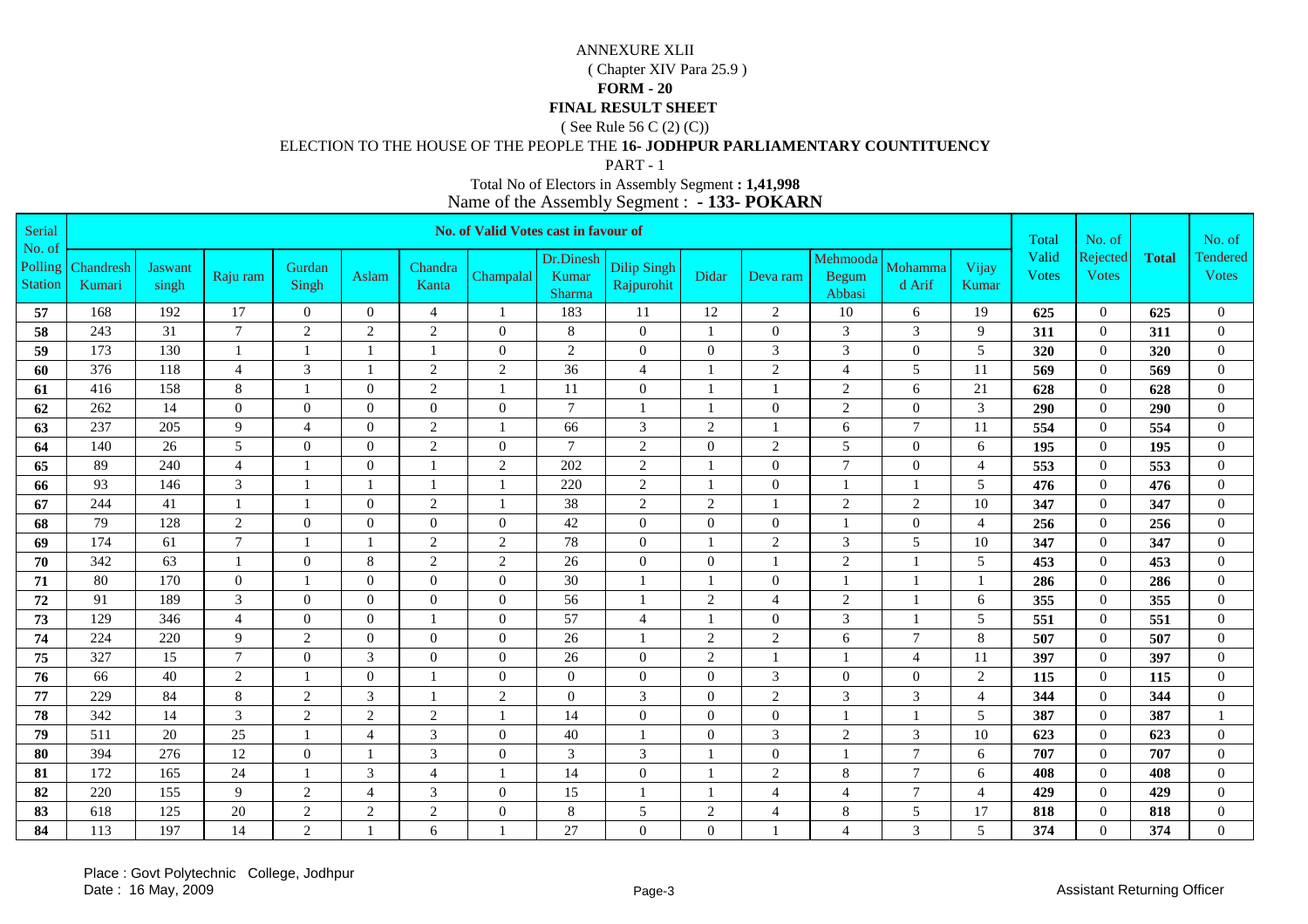( Chapter XIV Para 25.9 )

#### **FORM - 20**

### **FINAL RESULT SHEET**

( See Rule 56 C (2) (C))

## ELECTION TO THE HOUSE OF THE PEOPLE THE **16- JODHPUR PARLIAMENTARY COUNTITUENCY**

PART - 1

| Serial                              |                     |                  |                  |                  |                |                  | <b>No. of Valid Votes cast in favour of</b> |                              |                                  |                |                |                             |                   |                  | Total                 | No. of                    |              | No. of                          |
|-------------------------------------|---------------------|------------------|------------------|------------------|----------------|------------------|---------------------------------------------|------------------------------|----------------------------------|----------------|----------------|-----------------------------|-------------------|------------------|-----------------------|---------------------------|--------------|---------------------------------|
| No. of<br>Polling<br><b>Station</b> | Chandresh<br>Kumari | Jaswant<br>singh | Raju ram         | Gurdan<br>Singh  | Aslam          | Chandra<br>Kanta | Champalal                                   | Dr.Dinesh<br>Kumar<br>Sharma | <b>Dilip Singh</b><br>Rajpurohit | Didar          | Deva ram       | Mehmooda<br>Begum<br>Abbasi | Mohamma<br>d Arif | Vijay<br>Kumar   | Valid<br><b>Votes</b> | Rejected<br><b>V</b> otes | <b>Total</b> | <b>Tendered</b><br><b>Votes</b> |
| 85                                  | 14                  | 99               | $\mathbf{1}$     | $\theta$         | $\Omega$       | $\overline{0}$   | $\theta$                                    |                              | $\Omega$                         | $\overline{0}$ | $\Omega$       |                             | $\overline{0}$    | $\mathbf{0}$     | 116                   | $\overline{0}$            | 116          | $\overline{0}$                  |
| 86                                  | 262                 | 551              | 11               | 2                | $\theta$       | 2                | $\overline{0}$                              | $\overline{0}$               | $\mathbf{0}$                     | $\overline{0}$ | $\mathbf{0}$   | $\overline{7}$              | $7\phantom{.0}$   | 6                | 848                   | $\mathbf{0}$              | 848          | $\overline{0}$                  |
| 87                                  | 311                 | 241              | $\overline{4}$   | $\mathbf{1}$     | $\mathbf{1}$   | $\overline{1}$   | $\overline{0}$                              | $\overline{0}$               | $\mathbf{0}$                     | $\overline{0}$ | $\mathbf{0}$   | $\overline{4}$              | $\sqrt{2}$        | 6                | 571                   | $\mathbf{0}$              | 571          | $\mathbf{0}$                    |
| 88                                  | 382                 | 64               | 6                | $\overline{0}$   | $\mathbf{0}$   | 1                | 3                                           | 22                           |                                  | $\overline{2}$ | $\overline{0}$ | 3                           | 3                 | 10               | 497                   | $\mathbf{0}$              | 497          | $\overline{0}$                  |
| 89                                  | 295                 | 146              | 5                | $\mathbf{1}$     | 3              | 3                | $\overline{2}$                              | 18                           |                                  | $\overline{4}$ | $\overline{2}$ | 9                           | 9                 | 11               | 509                   | $\mathbf{0}$              | 509          | $\overline{0}$                  |
| 90                                  | 217                 | 93               | 14               | $\mathbf{1}$     | $\Omega$       | $\mathbf{1}$     | $\overline{4}$                              | $\overline{0}$               |                                  | $\theta$       | $\sqrt{2}$     | 5                           | $\mathbf{1}$      | $\tau$           | 346                   | $\theta$                  | 346          | $\theta$                        |
| 91                                  | 361                 | 21               | $\overline{2}$   | 2                | $\overline{4}$ | $\overline{0}$   | $\mathbf{1}$                                | $\boldsymbol{0}$             | $\mathbf{0}$                     | $\overline{0}$ | $\overline{0}$ | $\mathbf{0}$                | $\boldsymbol{0}$  | $\mathbf{1}$     | 392                   | $\mathbf{0}$              | 392          | $\mathbf{0}$                    |
| 92                                  | 436                 | 48               | 5                | $\mathbf{1}$     | $\mathbf{1}$   | $\mathbf{0}$     | $\theta$                                    | 11                           | 2                                |                | $\Omega$       | $\mathfrak{Z}$              | $\mathbf{1}$      | $\boldsymbol{0}$ | 509                   | $\overline{0}$            | 509          | $\boldsymbol{0}$                |
| 93                                  | 351                 | 8                | 18               | $\mathbf{1}$     | $\overline{0}$ | $\mathbf{0}$     | $\mathbf{0}$                                | $\boldsymbol{0}$             | $\mathbf{0}$                     | $\mathbf{0}$   | $\mathbf{0}$   | $\mathbf{0}$                | $\boldsymbol{0}$  | $\boldsymbol{0}$ | 378                   | $\overline{0}$            | 378          | $\mathbf{0}$                    |
| 94                                  | 160                 | 5                | $\boldsymbol{0}$ | $\mathbf{1}$     | $\mathbf{1}$   | $\overline{0}$   | $\overline{0}$                              | $\overline{0}$               | $\mathbf{0}$                     | $\overline{0}$ | $\Omega$       |                             | $\mathbf{1}$      | $\sqrt{2}$       | 171                   | $\theta$                  | 171          | $\boldsymbol{0}$                |
| 95                                  | 335                 | 28               | 6                | $\mathbf{0}$     | $\mathbf{0}$   | $\mathbf{0}$     | $\mathbf{0}$                                | 2                            | $\mathbf{0}$                     | $\overline{2}$ | $\overline{0}$ | $\overline{4}$              | $\mathbf{1}$      | $\sqrt{2}$       | 380                   | $\mathbf{0}$              | 380          | $\mathbf{0}$                    |
| 96                                  | 217                 | 64               | 9                | $\overline{0}$   | $\mathbf{0}$   | $\mathbf{1}$     | $\mathbf{0}$                                | $\mathbf{1}$                 | $\mathbf{0}$                     | $\mathbf{0}$   |                | 5                           | $\mathbf{1}$      | 10               | 309                   | $\overline{0}$            | 309          | $\overline{0}$                  |
| 97                                  | 214                 | 23               | $\overline{4}$   | $\mathbf{1}$     |                | 2                | $\mathbf{0}$                                |                              | $\mathbf{0}$                     |                | $\mathbf{0}$   | $\mathbf{0}$                | $\mathbf{0}$      | $\mathfrak{Z}$   | 250                   | $\overline{0}$            | 250          | $\boldsymbol{0}$                |
| 98                                  | 444                 | 201              | 9                | 3                | 5              | 9                | $\mathbf{1}$                                | 2                            | $\mathbf{0}$                     | 5              | 5              | $\tau$                      | $\overline{2}$    | 11               | 704                   | $\mathbf{0}$              | 704          | $\mathbf{0}$                    |
| 99                                  | 266                 | 22               | 15               | 3                | $\mathbf{0}$   | $\mathfrak{Z}$   | $\overline{0}$                              | $\boldsymbol{0}$             |                                  | $\overline{0}$ | $\overline{0}$ |                             | $\overline{4}$    | 1                | 316                   | $\theta$                  | 316          | $\mathbf{0}$                    |
| 100                                 | 150                 | 89               | 5                | $\overline{2}$   | $\mathbf{0}$   | $\mathbf{1}$     | $\mathbf{1}$                                | $\overline{1}$               | $\mathbf{0}$                     | $\overline{0}$ |                |                             | $\overline{c}$    | $\sqrt{2}$       | 255                   | $\mathbf{0}$              | 255          | $\overline{0}$                  |
| 101                                 | 160                 | 46               | 6                | $\boldsymbol{0}$ |                | $\mathfrak{Z}$   | $\mathbf{0}$                                | $\boldsymbol{0}$             | $\mathbf{0}$                     | $\overline{2}$ | $\mathbf{0}$   |                             | $\sqrt{2}$        | 10               | 231                   | $\mathbf{0}$              | 231          | $\mathbf{0}$                    |
| 102                                 | 53                  | 47               | $\mathbf{1}$     | $\overline{0}$   | $\mathbf{0}$   | $\overline{0}$   | $\overline{0}$                              | $\overline{0}$               | $\mathbf{0}$                     | $\overline{0}$ | $\mathbf{0}$   |                             | $\mathbf{1}$      | $\boldsymbol{0}$ | 103                   | $\mathbf{0}$              | 103          | $\mathbf{0}$                    |
| 103                                 | 154                 | 126              | 18               |                  |                | $\mathfrak{Z}$   | $\sqrt{2}$                                  |                              | 3                                | $\overline{2}$ | $\sqrt{2}$     | $10\,$                      | $\mathfrak{Z}$    | 6                | 332                   | $\overline{0}$            | 332          | $\boldsymbol{0}$                |
| 104                                 | 164                 | 23               | -1               | $\overline{1}$   | $\mathbf{0}$   | $\boldsymbol{0}$ | $\boldsymbol{0}$                            | -1                           | $\mathbf{0}$                     | $\overline{0}$ |                | $\mathbf{0}$                | $\sqrt{2}$        | $\mathfrak{Z}$   | 196                   | $\mathbf{0}$              | 196          | $\mathbf{0}$                    |
| 105                                 | 170                 | 172              | $7\phantom{.0}$  | $\overline{0}$   | $\mathbf{0}$   | $\mathbf{1}$     | $\overline{0}$                              | $\overline{0}$               | $\mathbf{0}$                     |                | $\mathbf{0}$   | $\mathbf{0}$                | $\mathbf{1}$      | 1                | 353                   | $\mathbf{0}$              | 353          | $\overline{0}$                  |
| 106                                 | 210                 | 253              | 22               | 3                | 2              | $\overline{4}$   | $\overline{4}$                              | 2                            | 3                                | $\overline{0}$ | 5              | 18                          | 8                 | 22               | 556                   | $\overline{0}$            | 556          | $\theta$                        |
| 107                                 | 204                 | 50               | 5                | $\mathfrak{Z}$   | $\overline{2}$ | 3                | $\overline{0}$                              | $\overline{2}$               | $\mathbf{0}$                     |                |                | $\overline{4}$              | $\sqrt{2}$        | 6                | 283                   | $\theta$                  | 283          | $\overline{0}$                  |
| 108                                 | 252                 | 21               | $\overline{4}$   | $\overline{0}$   | $\overline{0}$ | $\mathbf{1}$     | $\overline{0}$                              | $\boldsymbol{0}$             | 2                                |                |                | $\boldsymbol{0}$            | $\mathbf{1}$      | 9                | 292                   | $\theta$                  | 292          | $\mathbf{0}$                    |
| 109                                 | 145                 | 212              | 20               | $\overline{2}$   | $\mathbf{0}$   | 3                | 3                                           | $\mathbf{0}$                 |                                  | $\theta$       | 3              | 5                           | $\sqrt{5}$        | 6                | 405                   | $\theta$                  | 405          | $\mathbf{0}$                    |
| <b>110</b>                          | 211                 | 50               | $\,8\,$          | $\mathfrak{Z}$   | $\mathbf{0}$   | $\overline{0}$   | $\mathbf{0}$                                | $\boldsymbol{0}$             | $\overline{2}$                   |                | $\mathbf{0}$   |                             | $\mathbf{0}$      | 5                | 281                   | $\mathbf{0}$              | 281          | $\mathbf{0}$                    |
| 111                                 | 102                 | 87               | 9                |                  |                | $\mathbf{1}$     | $\boldsymbol{0}$                            |                              | $\Omega$                         | $\overline{2}$ | $\sqrt{2}$     | 3                           | $\mathbf{1}$      | $\,8\,$          | 218                   | $\mathbf{0}$              | 218          | $\boldsymbol{0}$                |
| 112                                 | 186                 | 197              | $\overline{7}$   |                  |                | $\overline{0}$   | $\overline{4}$                              | $\mathfrak{Z}$               |                                  | $\overline{0}$ | $\Omega$       | $\tau$                      | $\overline{4}$    | 6                | 417                   | $\Omega$                  | 417          | $\overline{0}$                  |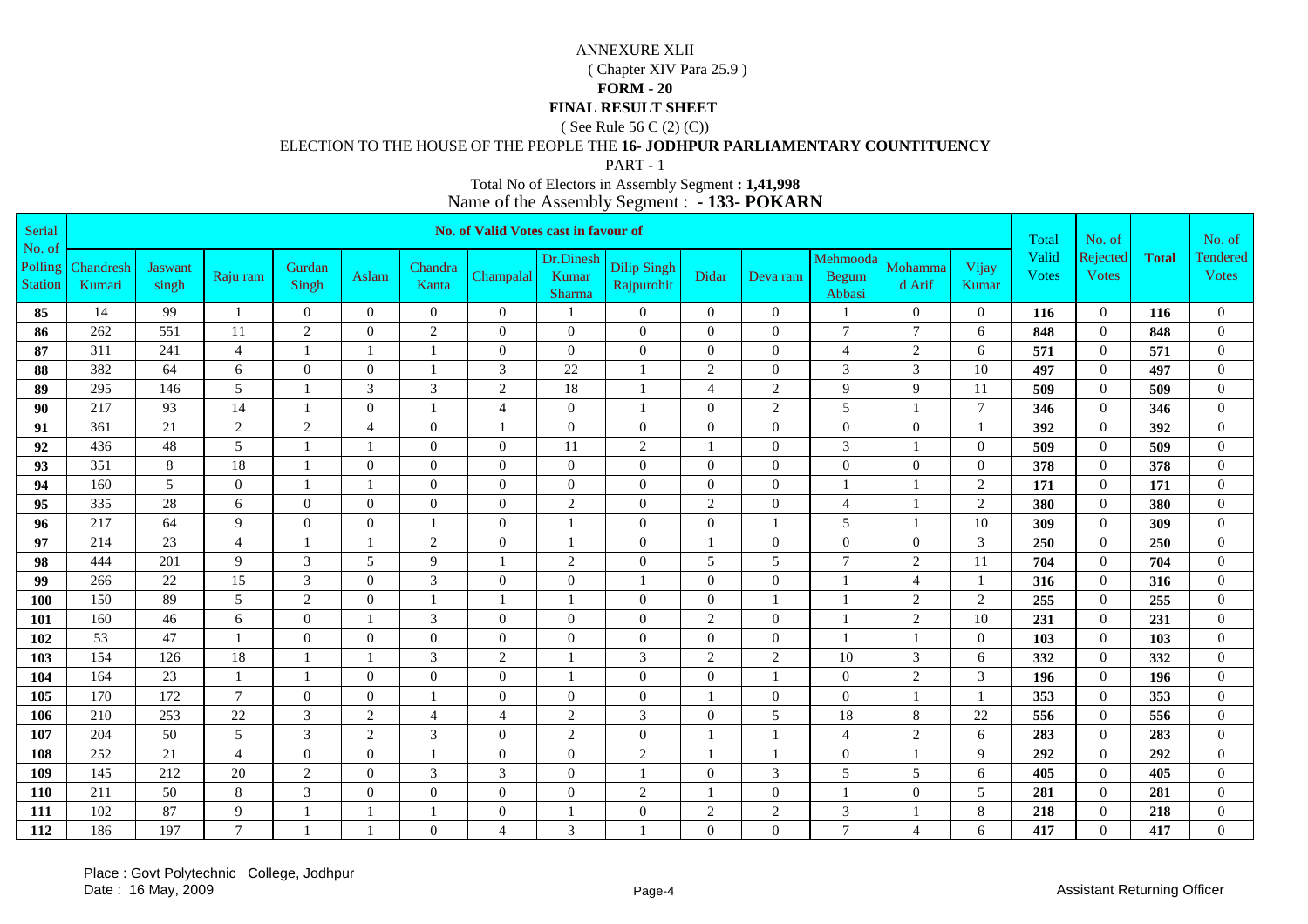( Chapter XIV Para 25.9 )

#### **FORM - 20**

### **FINAL RESULT SHEET**

( See Rule 56 C (2) (C))

### ELECTION TO THE HOUSE OF THE PEOPLE THE **16- JODHPUR PARLIAMENTARY COUNTITUENCY**

PART - 1

| Serial                              |                     |                         |                  |                 |                |                  | <b>No. of Valid Votes cast in favour of</b> |                              |                                  |                  |                |                                    |                   |                | Total                  | No. of                    |              | No. of                          |
|-------------------------------------|---------------------|-------------------------|------------------|-----------------|----------------|------------------|---------------------------------------------|------------------------------|----------------------------------|------------------|----------------|------------------------------------|-------------------|----------------|------------------------|---------------------------|--------------|---------------------------------|
| No. of<br>Polling<br><b>Station</b> | Chandresh<br>Kumari | <b>Jaswant</b><br>singh | Raju ram         | Gurdan<br>Singh | Aslam          | Chandra<br>Kanta | Champalal                                   | Dr.Dinesh<br>Kumar<br>Sharma | <b>Dilip Singh</b><br>Rajpurohit | Didar            | Deva ram       | Mehmooda<br><b>Begum</b><br>Abbasi | Mohamma<br>d Arif | Vijay<br>Kumar | Valid<br><b>V</b> otes | Rejected<br><b>V</b> otes | <b>Total</b> | <b>Tendered</b><br><b>Votes</b> |
| 113                                 | 243                 | 150                     | 6                | $\mathbf{1}$    |                | $\overline{4}$   | $\overline{4}$                              | 5                            | 3                                | $\overline{2}$   | 2              | 16                                 | 4                 | $\overline{7}$ | 448                    | $\mathbf{0}$              | 448          | $\overline{0}$                  |
| 114                                 | 146                 | 99                      | 8                | $\overline{c}$  | $\overline{0}$ | 2                | $\overline{0}$                              | $\overline{1}$               |                                  | $\mathbf{0}$     |                | 5                                  | $\overline{4}$    | $\tau$         | 276                    | $\mathbf{0}$              | 276          | $\overline{0}$                  |
| 115                                 | 546                 | 105                     | 6                | $\overline{0}$  | $\overline{4}$ | 2                | $\mathbf{1}$                                | 54                           |                                  |                  | $\overline{0}$ | $\mathfrak{Z}$                     | $\mathbf{1}$      | $\sqrt{2}$     | 726                    | $\mathbf{0}$              | 726          | $\mathbf{0}$                    |
| 116                                 | 256                 | 18                      | 6                | $\overline{0}$  | $\overline{0}$ | $\overline{0}$   | 1                                           | $\sqrt{2}$                   | $\overline{0}$                   |                  | $\overline{2}$ |                                    | $\mathfrak{Z}$    | 14             | 304                    | $\mathbf{0}$              | 304          | $\overline{0}$                  |
| 117                                 | 254                 | 58                      | 6                | $\mathbf{1}$    | $\overline{2}$ | 3                | $\overline{2}$                              | $\mathbf{0}$                 | $\overline{0}$                   | $\boldsymbol{0}$ |                | $\sqrt{2}$                         | $\mathfrak{Z}$    | 8              | 340                    | $\mathbf{0}$              | 340          | $\overline{0}$                  |
| 118                                 | 178                 | 24                      | 79               | $\sqrt{2}$      |                | 3                | $\mathbf{1}$                                | $\overline{0}$               |                                  |                  |                | $\overline{4}$                     | $\boldsymbol{0}$  | 10             | 305                    | $\Omega$                  | 305          | $\Omega$                        |
| 119                                 | 74                  | 127                     | 5                | 3               |                | 1                | $\overline{2}$                              | $\boldsymbol{0}$             | 18                               | $\overline{2}$   | $\overline{0}$ | $\overline{4}$                     | $\overline{4}$    | $\overline{4}$ | 245                    | $\mathbf{0}$              | 245          | $\mathbf{0}$                    |
| 120                                 | 102                 | 310                     | 10               | $\mathbf{0}$    |                | $\mathbf{0}$     | $\Omega$                                    | $\overline{1}$               | 37                               | $\sqrt{2}$       | 5              | 9                                  | $8\,$             | 13             | 498                    | $\Omega$                  | 498          | $\boldsymbol{0}$                |
| 121                                 | 166                 | 84                      | 10               |                 | $\overline{0}$ | $\mathbf{0}$     | $\boldsymbol{0}$                            | $\mathbf{0}$                 | $\overline{0}$                   |                  |                | $\overline{4}$                     | 6                 | 13             | 286                    | $\overline{0}$            | 286          | $\mathbf{0}$                    |
| 122                                 | 254                 | 33                      | 42               | $\mathbf{1}$    |                |                  | $\mathbf{1}$                                |                              | $\sqrt{2}$                       | $\sqrt{2}$       | 6              | $\overline{7}$                     | $8\,$             | 13             | 372                    | $\mathbf{0}$              | 372          | $\boldsymbol{0}$                |
| 123                                 | 193                 | 121                     | 92               | 6               | 6              | 6                | $\mathfrak{Z}$                              | $\sqrt{2}$                   | $\overline{4}$                   | $\overline{2}$   | $\overline{4}$ | 10                                 | $10\,$            | 24             | 483                    | $\mathbf{0}$              | 483          | $\mathbf{0}$                    |
| 124                                 | 96                  | 74                      | 54               | $\overline{4}$  |                | $\mathbf{1}$     | $\mathbf{1}$                                | $\overline{4}$               | 5                                | 3                | $\overline{4}$ | $24\,$                             | $8\,$             | 24             | 303                    | $\overline{0}$            | 303          | $\overline{0}$                  |
| 125                                 | 62                  | 106                     | $\boldsymbol{0}$ | $\sqrt{2}$      | $\overline{2}$ | $\mathfrak{Z}$   | $\mathfrak{Z}$                              | $\overline{0}$               | 3                                | $\overline{0}$   | $\overline{c}$ | 13                                 | $\overline{4}$    | $\mathfrak{Z}$ | 203                    | $\overline{0}$            | 203          | $\boldsymbol{0}$                |
| 126                                 | 67                  | 41                      | $\mathfrak{Z}$   | $\mathbf{1}$    | $\overline{0}$ | $\overline{0}$   | $\mathbf{0}$                                | $\mathbf{0}$                 | $\mathbf{2}$                     | $\overline{0}$   | $\overline{0}$ | 3                                  | $\boldsymbol{0}$  | $\overline{4}$ | 121                    | $\theta$                  | 121          | $\mathbf{0}$                    |
| 127                                 | 111                 | 56                      | 3                | $\overline{0}$  |                | $\mathbf{1}$     | $\mathbf{0}$                                | $\overline{0}$               |                                  | $\overline{0}$   | $\overline{0}$ | 3                                  | $\mathbf{1}$      | $\mathfrak{Z}$ | 180                    | $\theta$                  | <b>180</b>   | $\mathbf{0}$                    |
| 128                                 | 150                 | 107                     | $\overline{4}$   | $\overline{0}$  | $\overline{0}$ |                  | $\mathbf{1}$                                | 16                           |                                  | 2                |                | $\overline{4}$                     | $\sqrt{2}$        | 3              | 292                    | $\mathbf{0}$              | 292          | $\overline{0}$                  |
| 129                                 | 121                 | 65                      | 6                | $\mathbf{0}$    |                |                  | $\overline{0}$                              | $\mathbf{0}$                 | $\mathbf{0}$                     |                  | $\sqrt{2}$     | $\sqrt{2}$                         | $\overline{4}$    | $\overline{4}$ | 207                    | $\mathbf{0}$              | 207          | $\mathbf{0}$                    |
| 130                                 | 68                  | 12                      | $\overline{1}$   | $\overline{0}$  | $\theta$       | $\overline{2}$   | $\overline{0}$                              | $\overline{0}$               | $\overline{0}$                   | $\mathbf{0}$     | $\mathbf{0}$   | $\sqrt{2}$                         | $\mathfrak{Z}$    | $\mathbf{0}$   | 88                     | $\mathbf{0}$              | 88           | $\boldsymbol{0}$                |
| 131                                 | 123                 | 16                      | 2                | $\overline{0}$  | $\theta$       | $\overline{0}$   | $\mathbf{0}$                                | $\mathbf{1}$                 | $\overline{0}$                   | $\overline{0}$   |                |                                    | $\mathbf{1}$      | 6              | 151                    | $\overline{0}$            | 151          | $\theta$                        |
| 132                                 | 185                 | 70                      | 48               | $\overline{2}$  |                | $\mathbf{1}$     | $\boldsymbol{0}$                            | $\overline{0}$               |                                  |                  | $\mathfrak{Z}$ | 3                                  | 6                 | 10             | 331                    | $\theta$                  | 331          | $\boldsymbol{0}$                |
| 133                                 | 147                 | 28                      | 16               | $\mathbf{0}$    |                | $\overline{0}$   | $\mathbf{1}$                                | $\boldsymbol{0}$             | $\overline{0}$                   | $\mathbf{0}$     | 5              | 3                                  | $\overline{4}$    | 8              | 213                    | $\theta$                  | 213          | $\overline{0}$                  |
| 134                                 | 99                  | 72                      | 41               | $\overline{4}$  | 3              | 10               | $\overline{2}$                              | 2                            | 2                                | $\overline{2}$   | 6              | $\tau$                             | 12                | 18             | 280                    | $\overline{0}$            | 280          | $\theta$                        |
| 135                                 | 241                 | 25                      | $\mathfrak{Z}$   | $\overline{0}$  | 3              |                  | $\mathbf{1}$                                | $\overline{2}$               |                                  | $\overline{2}$   | 2              | 5                                  | $\mathfrak{Z}$    | 9              | 298                    | $\Omega$                  | 298          | $\overline{0}$                  |
| 136                                 | 142                 | 26                      | 15               | $\mathbf{1}$    |                | $\mathbf{0}$     | $\mathbf{1}$                                |                              | $\overline{0}$                   | $\overline{0}$   | $\mathbf{0}$   | $\mathfrak{S}$                     | $\mathbf{1}$      | $\sqrt{2}$     | 195                    | $\Omega$                  | 195          | $\mathbf{0}$                    |
| 137                                 | 147                 | 56                      | $\overline{4}$   | $\overline{0}$  |                | $\mathbf{0}$     | $\mathbf{0}$                                | $\overline{1}$               |                                  | $\theta$         | $\Omega$       | $\overline{2}$                     | $\sqrt{2}$        | $\overline{4}$ | 218                    | $\Omega$                  | 218          | $\mathbf{0}$                    |
| 138                                 | 71                  | 120                     | 13               | $\mathbf{0}$    | $\overline{0}$ | $\overline{0}$   | $\overline{0}$                              | $\mathbf{0}$                 | $\overline{0}$                   | $\boldsymbol{0}$ |                | $\mathfrak{Z}$                     | $\mathbf{1}$      | $\sqrt{2}$     | 211                    | $\mathbf{0}$              | 211          | $\boldsymbol{0}$                |
| 139                                 | 32                  | 99                      | 12               | -1              |                | 1                | $\mathbf{0}$                                | $\boldsymbol{0}$             | $\Omega$                         | $\overline{0}$   | $\Omega$       |                                    | $\overline{4}$    | 1              | 152                    | $\theta$                  | 152          | $\boldsymbol{0}$                |
| 140                                 | 59                  | 9                       | $\overline{7}$   | $\Omega$        | $\mathbf{0}$   | $\overline{0}$   | $\Omega$                                    | $\overline{0}$               | $\Omega$                         | $\overline{0}$   |                |                                    | $\mathbf{1}$      |                | 79                     | $\Omega$                  | 79           | $\overline{0}$                  |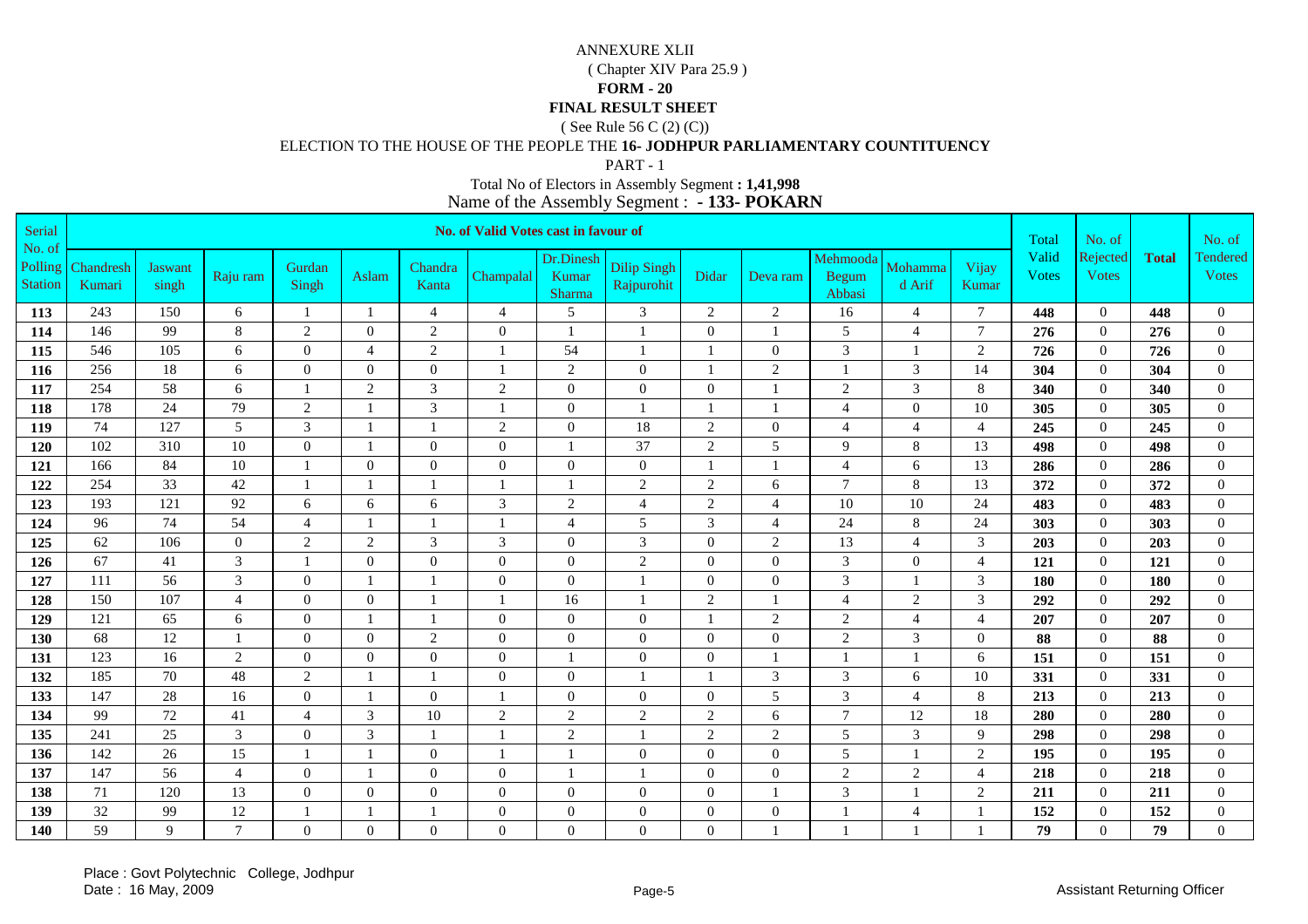( Chapter XIV Para 25.9 )

#### **FORM - 20**

### **FINAL RESULT SHEET**

( See Rule 56 C (2) (C))

## ELECTION TO THE HOUSE OF THE PEOPLE THE **16- JODHPUR PARLIAMENTARY COUNTITUENCY**

PART - 1

| Serial                              |                     |                         |                |                  |                  |                  | No. of Valid Votes cast in favour of |                              |                                  |                |                |                                    |                   |                  | Total                 | No. of                   |              | No. of                          |
|-------------------------------------|---------------------|-------------------------|----------------|------------------|------------------|------------------|--------------------------------------|------------------------------|----------------------------------|----------------|----------------|------------------------------------|-------------------|------------------|-----------------------|--------------------------|--------------|---------------------------------|
| No. of<br>Polling<br><b>Station</b> | Chandresh<br>Kumari | <b>Jaswant</b><br>singh | Raju ram       | Gurdan<br>Singh  | Aslam            | Chandra<br>Kanta | Champalal                            | Dr.Dinesh<br>Kumar<br>Sharma | <b>Dilip Singh</b><br>Rajpurohit | Didar          | Deva ram       | Mehmooda<br><b>Begum</b><br>Abbasi | Mohamma<br>d Arif | Vijay<br>Kumar   | Valid<br><b>Votes</b> | Rejected<br><b>Votes</b> | <b>Total</b> | <b>Tendered</b><br><b>Votes</b> |
| 141                                 | 55                  | 68                      | 5              | $\overline{0}$   | $\Omega$         | $\overline{2}$   | $\theta$                             | $\overline{0}$               | $\overline{0}$                   | $\overline{0}$ | $\overline{0}$ | 2                                  | $\overline{2}$    |                  | 135                   | $\mathbf{0}$             | 135          | $\mathbf{0}$                    |
| 142                                 | 205                 | 17                      | $\overline{4}$ | $\mathbf{0}$     | $\overline{0}$   | $\overline{0}$   | $\mathbf{1}$                         | $\overline{0}$               | $\overline{0}$                   | $\overline{0}$ |                | $\overline{0}$                     | $\mathbf{1}$      | 6                | 235                   | $\mathbf{0}$             | 235          | $\overline{0}$                  |
| 143                                 | 142                 | 46                      | $\overline{0}$ | $\mathbf{0}$     | $\mathbf{0}$     | $\overline{0}$   | 1                                    | $\overline{0}$               | $\overline{0}$                   | $\overline{0}$ | $\overline{c}$ | 5                                  | $\sqrt{2}$        | 9                | 207                   | $\mathbf{0}$             | 207          | $\overline{0}$                  |
| 144                                 | 218                 | 75                      | 11             | 3                | $\overline{4}$   | $\overline{2}$   | $\mathbf{1}$                         | $\overline{0}$               | $\overline{0}$                   | $\mathbf{2}$   | $\overline{c}$ | 6                                  | $\overline{4}$    | 18               | 346                   | $\mathbf{0}$             | 346          | $\overline{0}$                  |
| 145                                 | 253                 | 114                     | 10             | $\overline{4}$   | 1                | $\overline{0}$   | $\overline{0}$                       | $\overline{0}$               | $\overline{0}$                   | $\mathbf{0}$   | $\overline{1}$ | $\mathfrak{Z}$                     | $\mathbf{1}$      | 12               | 399                   | $\mathbf{0}$             | 399          | $\overline{0}$                  |
| 146                                 | 218                 | 42                      | 22             | $\overline{1}$   | $\Omega$         | $\overline{0}$   | $\Omega$                             | $\theta$                     | $\Omega$                         |                |                | $\overline{0}$                     | 3                 | $\overline{7}$   | 295                   | $\Omega$                 | 295          | $\Omega$                        |
| 147                                 | 470                 | 22                      | $\overline{4}$ | $\boldsymbol{0}$ | $\mathbf{0}$     | $\overline{0}$   | $\overline{c}$                       | $\mathbf{1}$                 | $\overline{0}$                   |                | $\overline{4}$ | $\mathfrak{Z}$                     | $\overline{c}$    | 21               | 530                   | $\mathbf{0}$             | 530          | $\mathbf{0}$                    |
| 148                                 | 186                 | 42                      | 3              | $\mathbf{1}$     | $\Omega$         | $\mathbf{0}$     | $\mathbf{1}$                         | $\mathbf{1}$                 | $\Omega$                         | $\mathbf{0}$   | $\overline{2}$ | $\overline{c}$                     | $\overline{4}$    | 9                | 251                   | $\Omega$                 | 251          | $\mathbf{0}$                    |
| 149                                 | 74                  | 94                      | 9              |                  | $\mathbf{1}$     | $\overline{0}$   | $\overline{0}$                       | $\overline{0}$               | $\theta$                         | $\Omega$       | $\overline{0}$ | $\overline{c}$                     | $\mathbf{1}$      | $\sqrt{2}$       | 184                   | $\overline{0}$           | 184          | $\overline{0}$                  |
| 150                                 | 111                 | 219                     | 15             | $\mathfrak{Z}$   | 1                | $\overline{2}$   | $\overline{0}$                       | $\overline{0}$               | $\overline{0}$                   | $\Omega$       | $\mathbf{1}$   | 6                                  | $8\,$             | 5                | 371                   | $\mathbf{0}$             | 371          | $\mathbf{0}$                    |
| 151                                 | 76                  | $71\,$                  | 9              | $\mathbf{1}$     | $\mathbf{0}$     | $\mathbf{0}$     | $\overline{0}$                       | $\mathbf{0}$                 | $\overline{0}$                   | $\sqrt{2}$     | $\overline{0}$ | $\mathfrak{Z}$                     | $\boldsymbol{0}$  | $\overline{4}$   | 166                   | $\mathbf{0}$             | 166          | $\boldsymbol{0}$                |
| 152                                 | 110                 | 48                      | 3              | $\overline{0}$   | $\mathbf{0}$     | $\mathbf{0}$     | $\overline{0}$                       |                              | $\Omega$                         | $\overline{0}$ |                | 6                                  | $\mathbf{1}$      | 10               | 180                   | $\overline{0}$           | 180          | $\theta$                        |
| 153                                 | 172                 | 202                     | $8\,$          | $\mathfrak{Z}$   | $\mathbf{0}$     | $\mathbf{1}$     | $\mathbf{1}$                         | $\boldsymbol{0}$             | $\sqrt{2}$                       |                | $\tau$         | 14                                 | $10\,$            | 12               | 433                   | $\mathbf{0}$             | 433          | $\theta$                        |
| 154                                 | 255                 | 173                     | 11             | 3                | $\overline{2}$   | 6                | $\mathbf{1}$                         | $\mathfrak{Z}$               | $\mathbf{2}$                     | $\overline{2}$ | 5              | 13                                 | 5                 | 19               | 500                   | $\mathbf{0}$             | 500          | $\mathbf{0}$                    |
| 155                                 | 101                 | 110                     | 9              | $\theta$         | $\mathbf{1}$     | $\overline{2}$   | 2                                    | $\mathbf{1}$                 | $\overline{1}$                   | 3              |                | 13                                 | $\overline{2}$    | 15               | 261                   | $\theta$                 | 261          | $\theta$                        |
| 156                                 | 13                  | 76                      | 10             |                  | $\mathbf{1}$     | $\overline{0}$   | $\overline{0}$                       | $\overline{0}$               | $\mathbf{2}$                     | $\theta$       | $\overline{0}$ | 3                                  | $\overline{4}$    | 6                | 116                   | $\mathbf{0}$             | 116          | $\overline{0}$                  |
| 157                                 | 364                 | 206                     | $\overline{4}$ | $\mathfrak{Z}$   | $\mathbf{1}$     | $\overline{2}$   | $\overline{0}$                       | $\overline{0}$               | $\mathbf{0}$                     |                |                | 8                                  | $\overline{4}$    | 10               | 604                   | $\mathbf{0}$             | 604          | $\mathbf{0}$                    |
| 158                                 | 210                 | 148                     | 5              |                  | $\mathbf{0}$     |                  | $\overline{0}$                       | $\boldsymbol{0}$             | $\overline{2}$                   | $\mathbf{0}$   | $\overline{0}$ | 5                                  | $\boldsymbol{0}$  | 6                | 378                   | $\mathbf{0}$             | 378          | $\mathbf{0}$                    |
| 159                                 | 109                 | 55                      | 3              | $\overline{2}$   | $\mathbf{1}$     |                  | $\overline{0}$                       | $\overline{0}$               | $\mathbf{0}$                     | $\mathbf{0}$   |                | $\overline{c}$                     | $\mathfrak{Z}$    | $\mathfrak{Z}$   | 180                   | $\mathbf{0}$             | 180          | $\theta$                        |
| 160                                 | 229                 | 109                     | $8\,$          | $\overline{1}$   | 3                | $\sqrt{2}$       | $\overline{0}$                       | $\overline{4}$               | $\theta$                         | $\overline{2}$ |                | 5                                  | $\overline{3}$    | 10               | 377                   | $\mathbf{0}$             | 377          | $\boldsymbol{0}$                |
| 161                                 | 205                 | 96                      | 15             | $\mathfrak{Z}$   | $\mathbf{1}$     | $\mathfrak{Z}$   | $\overline{0}$                       | $\mathbf{1}$                 | $\mathbf{2}$                     |                | 3              | 10                                 | 8                 | 13               | 361                   | $\mathbf{0}$             | 361          | $\overline{0}$                  |
| 162                                 | 48                  | 62                      | $\tau$         | $\theta$         | $\overline{0}$   | $\mathbf{1}$     | $\overline{0}$                       | $\overline{0}$               | $\overline{0}$                   | $\mathbf{0}$   | $\overline{0}$ | $\mathbf{0}$                       | $\overline{c}$    | 1                | 121                   | $\theta$                 | 121          | $\theta$                        |
| 163                                 | 131                 | 51                      | $\overline{7}$ |                  | $\overline{2}$   | $\overline{4}$   | $\mathbf{1}$                         | $\mathfrak{Z}$               |                                  |                | $\Omega$       | 3                                  | 3                 | 5                | 213                   | $\mathbf{0}$             | 213          | $\overline{0}$                  |
| 164                                 | 188                 | 221                     | 21             | 6                | $\mathbf{1}$     | 5                | 2                                    | $\mathbf{1}$                 | 2                                |                | 5              | 6                                  | 16                | 11               | 486                   | $\mathbf{0}$             | 486          | $\mathbf{0}$                    |
| 165                                 | 176                 | 20                      | $\overline{2}$ |                  | $\boldsymbol{0}$ | $\overline{3}$   | $\mathbf{0}$                         | $\overline{2}$               | $\overline{3}$                   | $\Omega$       | $\overline{c}$ |                                    | $\overline{0}$    | 10               | 220                   | $\Omega$                 | 220          | $\mathbf{0}$                    |
| 166                                 | 86                  | 93                      | 2              | $\overline{2}$   | $\overline{0}$   | $\mathbf{1}$     | $\overline{0}$                       | $\boldsymbol{0}$             | $\overline{0}$                   | $\overline{0}$ | $\overline{0}$ |                                    | $\mathbf{1}$      | $\boldsymbol{0}$ | 186                   | $\mathbf{0}$             | 186          | $\mathbf{0}$                    |
| 167                                 | 189                 | 69                      | 16             | $\sqrt{2}$       | $\mathbf{0}$     | 5                | $\overline{0}$                       | $\mathbf{1}$                 |                                  | $\overline{2}$ |                | $\overline{c}$                     | 5                 | 10               | 303                   | $\theta$                 | 303          | $\boldsymbol{0}$                |
| 168                                 | 206                 | 125                     | 14             | $\overline{c}$   | 6                | $\overline{2}$   | $\mathbf{1}$                         | $\mathbf{0}$                 | $\overline{4}$                   | 5              | 3              | 11                                 | 10                | 19               | 408                   | $\Omega$                 | 408          | $\overline{0}$                  |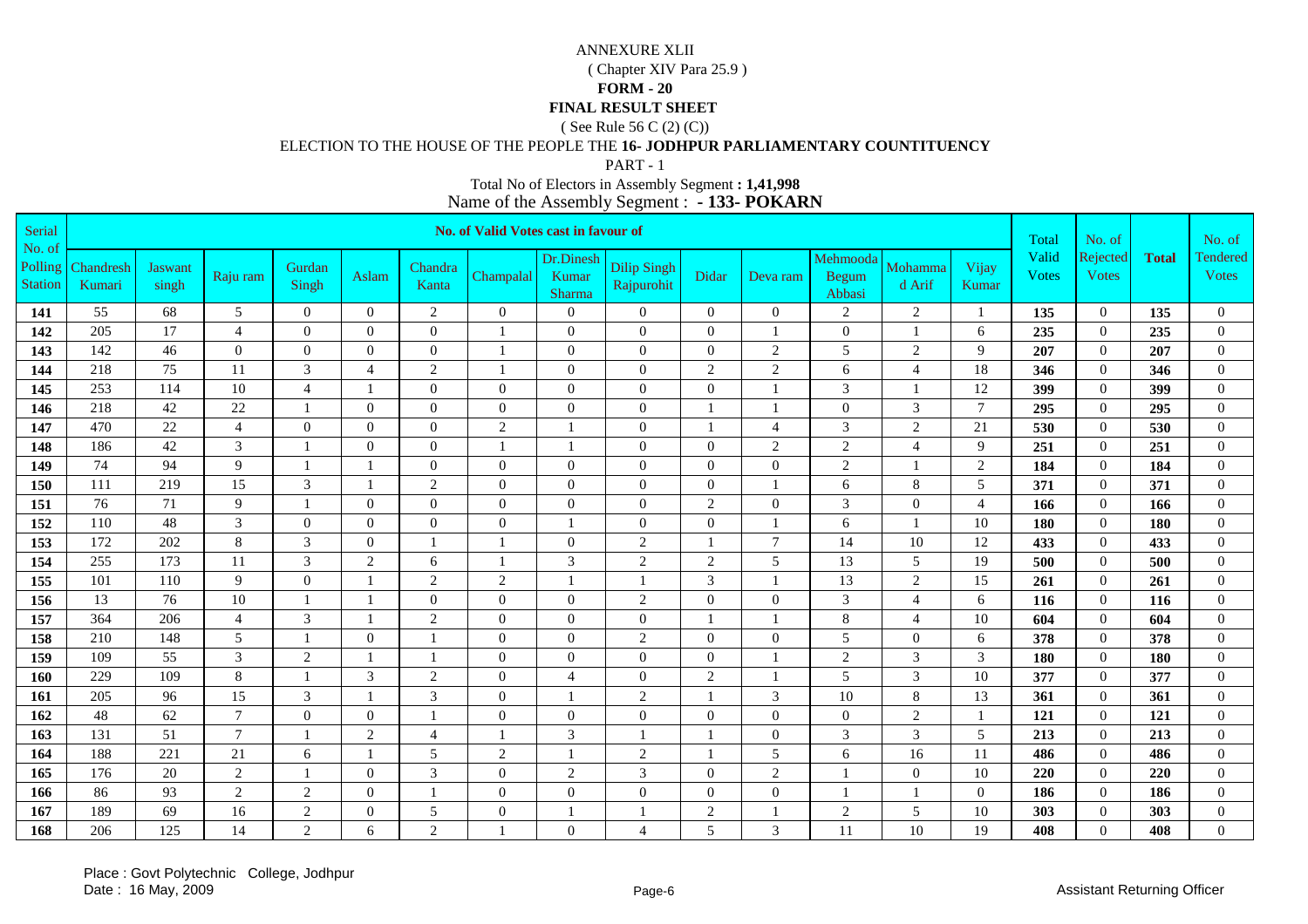( Chapter XIV Para 25.9 )

#### **FORM - 20**

### **FINAL RESULT SHEET**

( See Rule 56 C (2) (C))

### ELECTION TO THE HOUSE OF THE PEOPLE THE **16- JODHPUR PARLIAMENTARY COUNTITUENCY**

PART - 1

| Serial                              |                     |                         |                |                          |                |                  | No. of Valid Votes cast in favour of |                              |                                  |                |                |                                    |                   |                | Total                 | No. of                   |              | No. of                          |
|-------------------------------------|---------------------|-------------------------|----------------|--------------------------|----------------|------------------|--------------------------------------|------------------------------|----------------------------------|----------------|----------------|------------------------------------|-------------------|----------------|-----------------------|--------------------------|--------------|---------------------------------|
| No. of<br>Polling<br><b>Station</b> | Chandresh<br>Kumari | <b>Jaswant</b><br>singh | Raju ram       | Gurdan<br>Singh          | Aslam          | Chandra<br>Kanta | Champalal                            | Dr.Dinesh<br>Kumar<br>Sharma | <b>Dilip Singh</b><br>Rajpurohit | Didar          | Deva ram       | Mehmooda<br><b>Begum</b><br>Abbasi | Mohamma<br>d Arif | Vijay<br>Kumar | Valid<br><b>Votes</b> | Rejected<br><b>Votes</b> | <b>Total</b> | <b>Tendered</b><br><b>Votes</b> |
| 169                                 | 171                 | 158                     | 5              | 3                        | $\overline{2}$ |                  | $\mathbf{1}$                         | $\mathbf{1}$                 | -1                               | $\overline{0}$ | 2              |                                    | $\mathbf{1}$      | $\overline{4}$ | 351                   | $\mathbf{0}$             | 351          | $\mathbf{0}$                    |
| 170                                 | 194                 | 8                       | 3              | $\overline{\phantom{a}}$ | $\mathbf{0}$   |                  | $\overline{c}$                       | $\overline{0}$               |                                  | $\overline{0}$ |                | $\overline{0}$                     | $\overline{0}$    | $\sqrt{2}$     | 213                   | $\mathbf{0}$             | 213          | $\overline{0}$                  |
| 171                                 | 68                  | 35                      | 6              | $\mathbf{0}$             | $\mathbf{0}$   | $\overline{1}$   | $\overline{0}$                       | $\overline{0}$               | $\overline{1}$                   | $\overline{0}$ | 3              | $\overline{c}$                     | $\overline{0}$    | 1              | 117                   | $\mathbf{0}$             | 117          | $\overline{0}$                  |
| 172                                 | 79                  | 12                      | $\mathfrak{Z}$ | $\mathbf{0}$             | $\mathbf{0}$   | $\overline{0}$   | $\mathbf{1}$                         | $\overline{0}$               | $\overline{0}$                   |                | $\overline{0}$ | 3                                  | $\overline{0}$    | $\overline{2}$ | 101                   | $\mathbf{0}$             | 101          | $\overline{0}$                  |
| 173                                 | 105                 | 11                      | 3              | $\mathbf{0}$             | $\overline{0}$ | $\overline{0}$   | $\overline{0}$                       | 2                            | $\overline{0}$                   |                | $\overline{0}$ |                                    | $\overline{c}$    | 2              | 127                   | $\mathbf{0}$             | 127          | $\overline{0}$                  |
| 174                                 | 280                 | 61                      | 5              | $\overline{1}$           | 3              | 5                | $\Omega$                             | $\theta$                     | $\mathbf{2}$                     | $\overline{2}$ | $\overline{4}$ | $\overline{7}$                     | $\,8\,$           | 19             | 397                   | $\Omega$                 | 397          | $\Omega$                        |
| 175                                 | 120                 | 59                      | 9              | $\overline{2}$           | $\mathbf{1}$   | $\overline{2}$   | $\overline{0}$                       | $\mathbf{1}$                 | $\overline{0}$                   |                | $\overline{0}$ | $\boldsymbol{0}$                   | $\tau$            | 5              | 207                   | $\mathbf{0}$             | 207          | $\mathbf{0}$                    |
| 176                                 | 166                 | 43                      |                | $\mathbf{1}$             | $\mathbf{1}$   | $\mathbf{1}$     | $\overline{2}$                       | $\mathbf{0}$                 | $\mathbf{1}$                     |                |                | 3                                  | 3                 | $\mathfrak{Z}$ | 227                   | $\Omega$                 | 227          | $\boldsymbol{0}$                |
| 177                                 | 208                 | 55                      | $\sqrt{5}$     |                          | $\overline{0}$ | 2                | $\sqrt{2}$                           | $\overline{0}$               | $\theta$                         |                | 3              | $\tau$                             | $\mathbf{1}$      | $\sqrt{2}$     | 287                   | $\overline{0}$           | 287          | $\overline{0}$                  |
| 178                                 | 202                 | 46                      | 15             | $\mathfrak{Z}$           | $\overline{0}$ | $\mathbf{1}$     | 3                                    | 2                            | $\overline{1}$                   | $\overline{4}$ | $\overline{c}$ | $\mathfrak{Z}$                     | $\sqrt{2}$        | 6              | 290                   | $\mathbf{0}$             | 290          | $\overline{0}$                  |
| 179                                 | 153                 | 27                      | $\overline{7}$ | $\theta$                 | $\mathfrak{Z}$ | $\mathbf{0}$     | $\mathbf{1}$                         | $\boldsymbol{0}$             | $\overline{0}$                   |                | $\sqrt{2}$     |                                    | 6                 | $\overline{7}$ | 208                   | $\mathbf{0}$             | 208          | $\boldsymbol{0}$                |
| 180                                 | 111                 | 6                       | $\mathbf{0}$   | $\overline{0}$           | $\mathbf{0}$   | $\mathbf{0}$     | $\mathbf{1}$                         |                              | $\mathbf{1}$                     | $\theta$       | $\Omega$       | $\boldsymbol{0}$                   | $\mathbf{1}$      | $\overline{2}$ | 123                   | $\mathbf{0}$             | 123          | $\theta$                        |
| 181                                 | 275                 | 260                     | 18             | 5                        | $\overline{4}$ | $\sqrt{2}$       | $\overline{0}$                       | $\mathbf{0}$                 | $\sqrt{2}$                       | 3              | $\sqrt{2}$     | 6                                  | 6                 | $\,8\,$        | 591                   | $\mathbf{0}$             | 591          | $\theta$                        |
| 182                                 | 97                  | 138                     | 11             | $\overline{2}$           | $\overline{4}$ | $\mathfrak{Z}$   | $\mathbf{1}$                         | 2                            | $\mathbf{2}$                     |                |                | 12                                 | $\tau$            | 12             | 293                   | $\mathbf{0}$             | 293          | $\mathbf{0}$                    |
| 183                                 | 101                 | 16                      | 18             | $\boldsymbol{0}$         | $\overline{0}$ | $\overline{4}$   | $\overline{1}$                       | $\mathbf{0}$                 | $\overline{1}$                   |                |                | 2                                  | $\mathbf{1}$      | $\overline{4}$ | 150                   | $\theta$                 | <b>150</b>   | $\theta$                        |
| 184                                 | 209                 | 37                      | 5              |                          | $\mathbf{0}$   | $\overline{0}$   | $\overline{0}$                       | $\overline{2}$               | $\theta$                         | $\theta$       |                | $\boldsymbol{0}$                   | $\boldsymbol{0}$  | $\mathbf{0}$   | 255                   | $\mathbf{0}$             | 255          | $\overline{0}$                  |
| 185                                 | 209                 | 35                      | $\overline{3}$ | $\mathbf{0}$             | $\mathbf{1}$   | 3                | $\overline{0}$                       | $\mathbf{1}$                 | 2                                | 2              | 3              |                                    | 3                 | $\,8\,$        | 271                   | $\mathbf{0}$             | 271          | $\mathbf{0}$                    |
| 186                                 | 324                 | 127                     | 11             | $\overline{0}$           | $\sqrt{2}$     |                  | $\overline{0}$                       |                              | $\overline{0}$                   | $\mathbf{0}$   | $\overline{0}$ | $\mathfrak{Z}$                     | $\overline{4}$    | $\,8\,$        | 481                   | $\mathbf{0}$             | 481          | $\mathbf{0}$                    |
| 187                                 | 116                 | 15                      | 11             | $\overline{2}$           | $\mathbf{1}$   |                  | $\overline{0}$                       | $\mathbf{1}$                 | $\overline{1}$                   | $\mathbf{0}$   |                |                                    | $\overline{4}$    | $8\,$          | 162                   | $\mathbf{0}$             | 162          | $\theta$                        |
| 188                                 | 203                 | 19                      | $\mathfrak{Z}$ | $\sqrt{2}$               | $\sqrt{2}$     |                  | $\overline{0}$                       |                              | $\theta$                         |                | $\Omega$       | 5                                  | $\epsilon$        | 10             | 253                   | $\theta$                 | 253          | $\boldsymbol{0}$                |
| 189                                 | 186                 | 173                     | 13             | $\mathbf{1}$             | $\mathbf{0}$   | $\overline{0}$   | $\overline{0}$                       | $\mathbf{1}$                 | 12                               | $\mathbf{0}$   |                | 3                                  | 6                 | 5              | 401                   | $\mathbf{0}$             | 401          | $\overline{0}$                  |
| <b>190</b>                          | 326                 | 91                      | 27             | $\mathbf{0}$             | $\mathbf{0}$   | 3                | $\overline{2}$                       | $\overline{0}$               | 3                                | $\mathbf{0}$   | $\overline{4}$ | $18\,$                             | 9                 | 14             | 497                   | $\theta$                 | 497          | $\theta$                        |
| 191                                 | 117                 | 8                       | $\mathbf{0}$   | $\overline{0}$           | $\mathbf{0}$   | $\overline{0}$   | $\overline{0}$                       | $\overline{0}$               |                                  | $\theta$       | $\Omega$       | $\overline{0}$                     | $\sqrt{2}$        | $\overline{4}$ | 132                   | $\mathbf{0}$             | 132          | $\overline{0}$                  |
| 192                                 | 113                 | 53                      | $\overline{4}$ | $\overline{1}$           | $\mathbf{1}$   | $\mathbf{0}$     | $\overline{0}$                       | 2                            | $\overline{0}$                   | $\overline{0}$ | $\overline{0}$ | $\mathfrak{Z}$                     | $\mathbf{1}$      | $\mathfrak{Z}$ | 181                   | $\mathbf{0}$             | 181          | $\mathbf{0}$                    |
| 193                                 | 123                 | 163                     | 14             | 6                        | $\mathfrak{Z}$ |                  | 3                                    |                              | $\mathfrak{Z}$                   | $\overline{4}$ | $\overline{c}$ | 14                                 | $\overline{7}$    | 10             | 354                   | $\Omega$                 | 354          | $\mathbf{0}$                    |
| 194                                 | 256                 | 103                     | 14             | $\mathbf{1}$             | 2              | 5                | $\overline{c}$                       | $\mathbf{1}$                 | $\overline{1}$                   | $\mathbf{0}$   | 3              | $8\,$                              | $\overline{c}$    | 19             | 417                   | $\mathbf{0}$             | 417          | $\mathbf{0}$                    |
| 195                                 | 386                 | 112                     | 23             | $\overline{4}$           | $\mathbf{1}$   | 6                | $\overline{0}$                       |                              |                                  | 6              | 3              | 12                                 | $10\,$            | 27             | 592                   | $\theta$                 | 592          | $\boldsymbol{0}$                |
| 196                                 | 81                  | 86                      | $\mathbf Q$    | $\theta$                 | $\mathfrak{2}$ | $\overline{2}$   | $\mathbf{1}$                         | $\mathbf{0}$                 |                                  | $\overline{2}$ | 3              | 12                                 | $\overline{4}$    | 14             | 217                   | $\Omega$                 | 217          | $\overline{0}$                  |